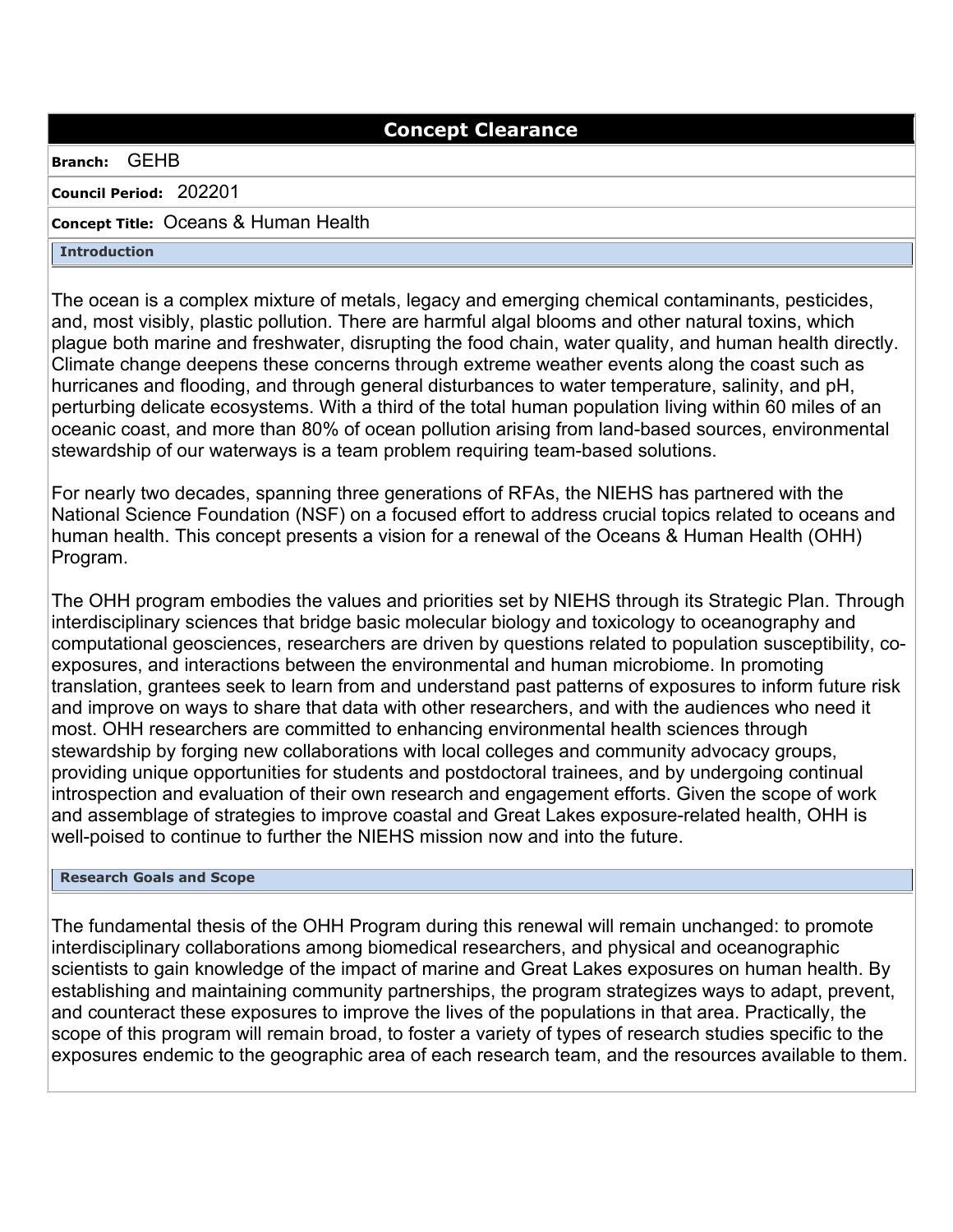The OHH portfolio is distributed across multiple topics, including chemical pollutants, harmful algal bloom toxins, other marine toxins, and climate change. Research projects encompass but are not limited to the following: harmful algal bloom (HAB) modeling and forecasting, toxin and pathogen characterization, use of sentinel species and biofilters for exposure assessment, discerning the effects of climate change on bloom dynamics and potential for toxicity, and the impact of hurricanes on seafood safety. These studies employ a wide range of *in silico, in situ, in vitro,* and *in vivo* approaches, and use several types of model organisms, including rats and mice, sea urchins, bottlenose dolphins, and zebrafish.

Oceans-related exposures, and their impacts on human health especially affect coastal communities, particularly those that are dependent on the oceans for their food and livelihood. The effects of pollution and climate change fall heavily on populations that do not have the resources to combat or buffer impacts of ocean-related events or exposures and are highly susceptible to the increasingly frequent harmful algal blooms. Centers work with local partners, which significantly increases success for development of strategies to adapt, prevent, and protect from exposures. Some approaches to data dissemination and translation include establishment of monitoring programs for coastlines or beaches which inform fishing or swimming advisories, recruitment of citizen scientists to help in sample collection, development of educational materials for local schools and health care practitioners who need to be prepared to identify the signs of acute HAB toxicity, and collaboration with local regulatory bodies on safe swimming or drinking water conditions.

Most of the above listed topics are still a critical concern in the realm of human health effects from ocean or Great Lakes exposures. Additional gap areas that can be addressed in the renewal of the OHH program and through other funding opportunities in the upcoming years are described herein. One example is promoting the study of co-exposures, or combined susceptibilities. There are many combinations that may be of interest, including: anthropogenic exposures combined with HAB toxins, freshwater and marine HAB toxins, seafood contamination combined with respiratory exposure to blooms, or community or individual effects of hurricanes and subsequent blooms. Another example of an information gap is human exposure levels to natural toxins. This could start to be answered through characterization of human exposure routes, target organs, and ADME properties for marine toxins by sampling or modeling. Other exposures that could use additional attention in the coming years of OHH are microplastics (MPs), and freshwater HABs such as cyanobacteria and the resultant toxins. There is evidence for human exposure to microplastics, and concern for direct and indirect MP toxicity, as MPs can act as a vector for transport and shelter of microorganisms that harbor marine toxins. Cyanobacteria produce hundreds of understudied cyanopeptides, for which there is not much known about the toxicity.

### **Mechanism and Justification**

*The objectives of the Oceans & Human Health program would be best met through a combination of a multi-component center-like mechanism, and with RFAs for independent research projects on specific topics.* 

The Centers for Oceans & Human Health jointly supported by NIEHS and NSF provide an extremely rare opportunity for biomedical researchers and oceanographers, physical scientists, chemists, and community partners to investigate different elements of environmental exposures and inform each